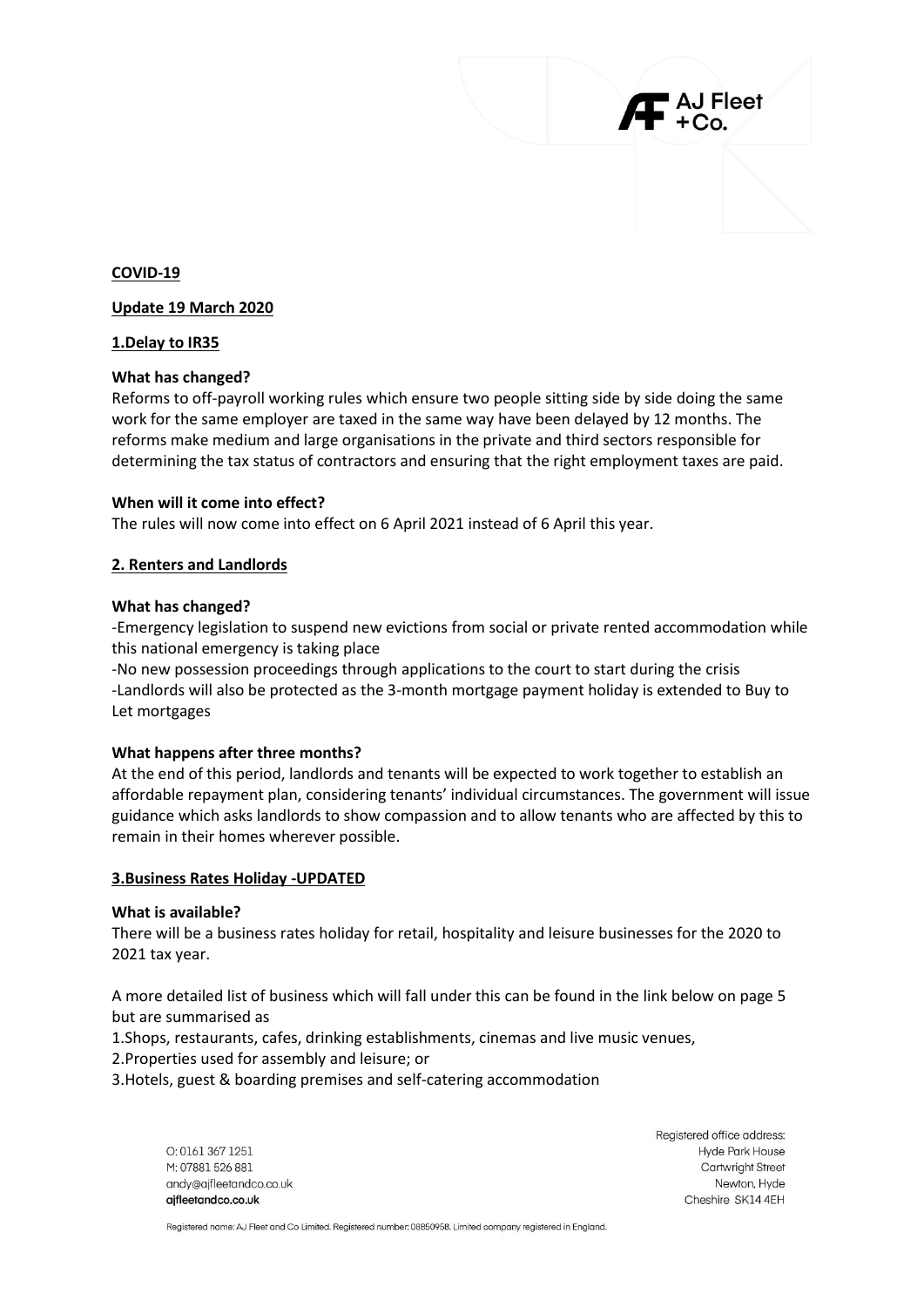

This was also extended to include private childcare providers.

[https://assets.publishing.service.gov.uk/government/uploads/system/uploads/attachment\\_data/file](https://assets.publishing.service.gov.uk/government/uploads/system/uploads/attachment_data/file/873622/Expanded_Retail_Discount_Guidance.pdf) [/873622/Expanded\\_Retail\\_Discount\\_Guidance.pdf.](https://assets.publishing.service.gov.uk/government/uploads/system/uploads/attachment_data/file/873622/Expanded_Retail_Discount_Guidance.pdf)

A list of types of uses that the government does not consider to be eligible is on page 8.

# **Who do I ask?**

Your local Authority- the government confirmed "*It will be for individual local billing authorities to adopt a local scheme and determine in each individual case when, having regard to this guidance, to grant relief."*

# **When will it be available?**

Guidance for local authorities on the business rates holiday will be published by 20 March.

# **4.Business Interruption Loan- UPDATED**

### **What is available?**

The Business Interruption loan will be available to businesses who meet the eligibility criteria and operate in specific industrial sectors. The full criteria have not yet been published and so we are awaiting much of the detail on this one. What we do know is the loan will be interest free for the first six months as the government will finance this.

Once more information is available, we will share this, but I would exercise caution on this option before you are comfortable in terms of being able to pay back the capital plus the interest after the first six months.

### **Who do I ask?**

*Full eligibility criteria will be published shortly*

More information can be found here

[https://www.british-business-bank.co.uk/ourpartners/coronavirus-business-interruption-loan](https://www.british-business-bank.co.uk/ourpartners/coronavirus-business-interruption-loan-scheme-cbils/)[scheme-cbils/](https://www.british-business-bank.co.uk/ourpartners/coronavirus-business-interruption-loan-scheme-cbils/)

A list of accredited lenders can also be found here

[https://www.british-business-bank.co.uk/ourpartners/coronavirus-business-interruption-loan](https://www.british-business-bank.co.uk/ourpartners/coronavirus-business-interruption-loan-scheme-cbils/accredited-lenders/)[scheme-cbils/accredited-lenders/](https://www.british-business-bank.co.uk/ourpartners/coronavirus-business-interruption-loan-scheme-cbils/accredited-lenders/)

We have relationships with commercial finance companies who work with the participating providers in assisting with any business enquiry.

 $O: 01613671251$ M: 07881 526 881 andy@ajfleetandco.co.uk aifleetandco.co.uk

Registered office address: Hyde Park House **Cartwright Street** Newton, Hyde Cheshire SK14 4EH

Registered name: AJ Fleet and Co Limited. Registered number: 08850958. Limited company registered in England.